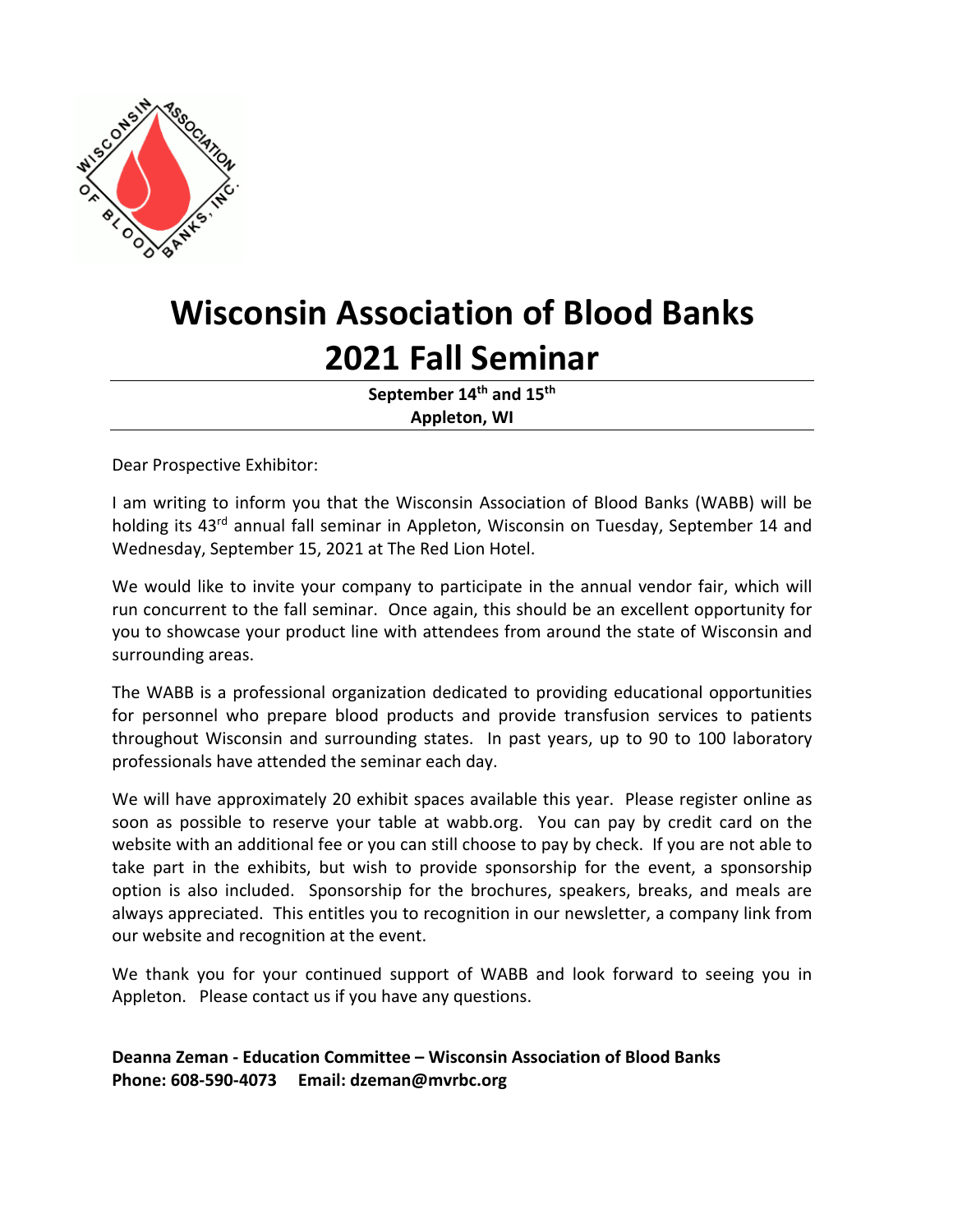# **Booth Information**

Each booth rents for \$600. Payment is due no later than **August 10, 2021**. Visit our website WABB.org to register. Payment may be either credit card or check. Checks should be made payable to the **Wisconsin Association of Blood Banks** and can be mailed to:

WABB c/o: Jenny Schieber 447 21st St S La Crosse WI 54601

Standard booth rental includes two conference registrations. Additional meal tickets can be purchased for \$20.00/person.

Booth space with additional space for Instrument Demonstrations rents for \$800. Please include additional information regarding additional space requirements for equipment setup. **Please consult with WABB to assist in arrangements for instrument delivery and setup at destination.** 

### **Sponsorship**

Sponsorship for the meeting provides funding for brochures, speakers, breaks and meals. This entitles you to recognition in our newsletter, a company link from our website and recognition at the event. Sponsorship fees are \$300.

### **Booth and Sponsorship**

Exhibiting vendors who also wish to participate as sponsors have a special combined rate of \$800.

#### **Exhibit Service Contractor**

The Red Lion Hotel is handling all exhibit services. Items may be shipped to The Red Lion Hotel at the address below. Be sure to include WABB Conference in the address.

| The Red Lion Hotel  |
|---------------------|
| 333 W. College Ave. |
| Appleton, WI 54911  |
| 920-733-8000        |

#### **Hotel Arrangements**

A block of rooms has been reserved at the following rates based on room categories: \$129 (plus tax per night). When making reservations, indicate that you will be attending the Wisconsin Association of Blood Banks Seminar. Cutoff date for block reservations is **August 11, 2021**.

For reservations, call 920‐733‐8000 or via their website https://www.redlion.com/red‐lion‐ hotels/wi/appleton/red‐lion‐hotel‐paper‐valley.